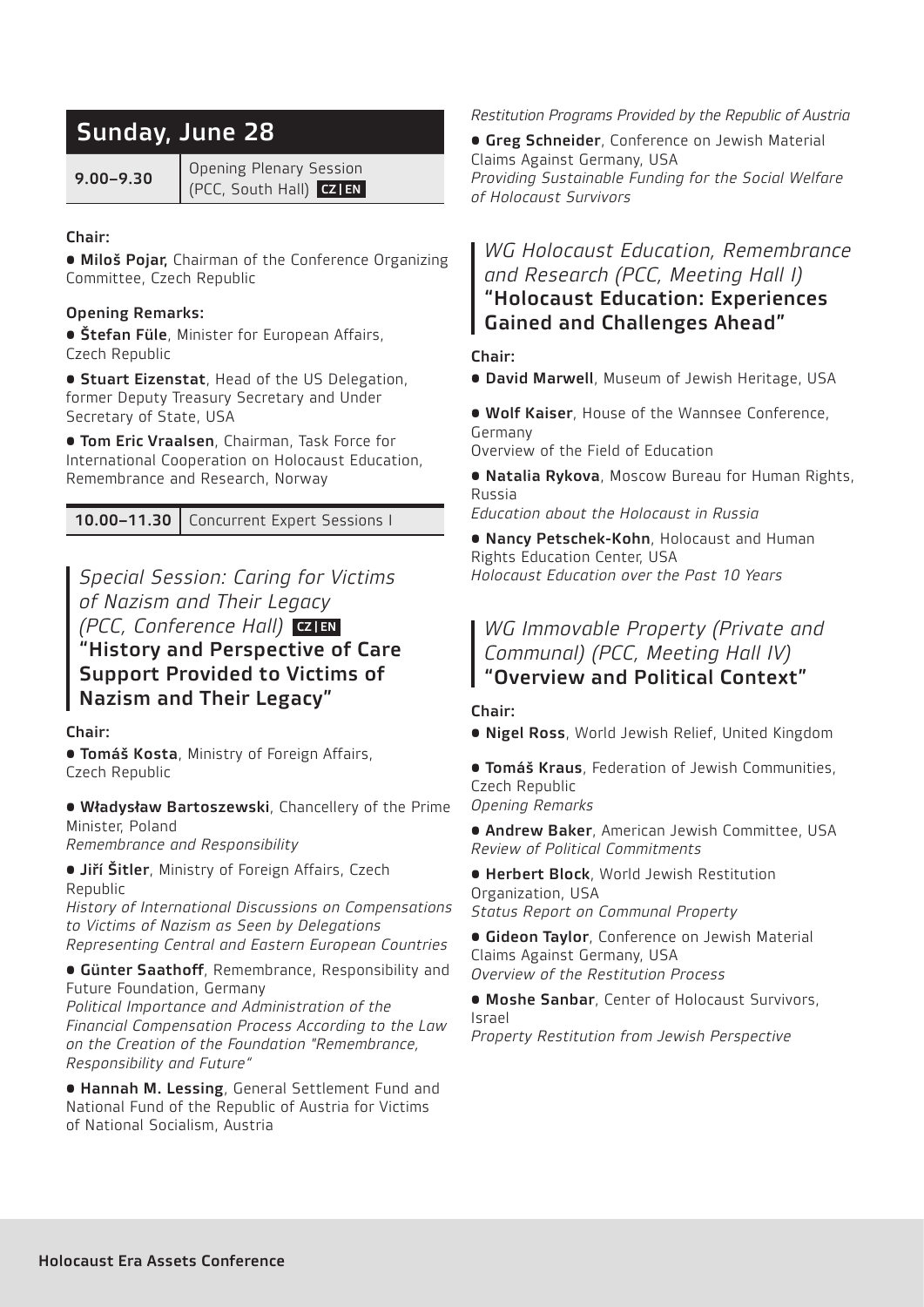## *WG Looted Art (PCC, South Hall)* **CZIEN** "Legal Issues"

## Chair:

• Charles A. Goldstein, Commission for Art Recovery, USA

### • Olaf S. Ossmann, IAJLJ, Germany

*One collection, one persecution, one decision – but different ideas of "Just and Fair Solutions" – hurdles in different national processes for heirs of art collections*

**• Raymond J. Dowd**, Dunnington Bartholow and Miller LLP, USA *Fritz Grunbaum's Stolen Art Collection: Legal Obstacles to Recovery* 

• Marc-André Renold, The University of Geneva, Switzerland

*The Renewal of the Restitution Process: Alternative Dispute Resolution Methods* 

**• Stephen Knerly Jr.**, Association of Art Museum Directors, USA

*Selected Issues for American Art Museums Regarding Holocaust Looted Art* 

• Norman Palmer, Spoliation Advisory Panel, UK *Integrity, Transparency and Pertinacity in the Treatment of Holocaust-Related Art Claims* 

## *WG Judaica and Jewish Cultural Property (PCC, Meeting Hall V)* FRIEN "Methodological Questions Concerning the Provenance Research of Judaica and Jewish Cultural Property"

### Speakers:

• Karen Heilig, Conference on Jewish Material Claims against Germany, USA

*Holocaust-Era Looted Judaica and Jewish Cultural Property: A World-Wide Overview*

• Daniel Dratwa, Jewish Museum of Belgium *Losses of Books and Archives from Public and Private Collections* 

**• Karen Franklin**, Museum of Jewish Heritage, USA *Current State of Judaica Provenance Research in Jewish Museums in the US* 

• Patricia Kennedy Grimsted, International Institute of Social History, Ukrainian Research Institute, Harvard University, Netherlands *Perspectives from Remaining Archives of the* 

*Einsatzstab Reichsleiter Rosenberg (ERR)* 

| 11.30-11.45   Coffee Break |  |
|----------------------------|--|
|                            |  |

11.45-13.15 | Concurrent Expert Sessions II

*Special Session: Caring for Victims of Nazism and Their Legacy (PCC, Conference Hall)* **CZIEN** "Responsibility in Partnership: Improving the Social Situation

of the Victims of Nazism"

### Chair:

• Martin Salm, "Remembrance, Responsibility and Future" Foundation, Germany

• Marta Malá, Foundation for Holocaust Victims, Czech Republic *The Social Situation of the Victims of Nazism: A Czech Example* 

• Nathan Durst, AMCHA Jerusalem, Israel *Requirements for State Social Systems: the Experience of a Non-profit Organisation* 

• Kazimierz Wóycicki, Office for War Veterans and Victims of Oppression, Poland *Co-operation of the State Social Systems with the Non-profit Sector in Supporting the Victims of Nazism – Experience and Future Outlook* 

**• Alexander Pochinok, Council of Federation of the** Federal Assembly of the Russian Federation, Russia *Further Development of the State Social Programs for the Victims of Nazism in Co-operation with Local Initiatives* 

**• Igor Cvetkovski**, International Organisation for Migration, Macedonia/ Switzerland *Supporting Gypsies in Central and South East Europe: A Practical Model of Co-operation between the Nonprofit Sector and Local Authorities* 

## *WG Holocaust Education, Remembrance and Research (PCC, Meeting Hall I)* "Remembrance, Memorials and Museums"

### Chair:

• Michael-Thomas Baier, Federal Ministry for European and International Affairs, Austria

• Richelle Budd-Caplan, Yad Vashem, Israel *The Educational Sustainability of Holocaust*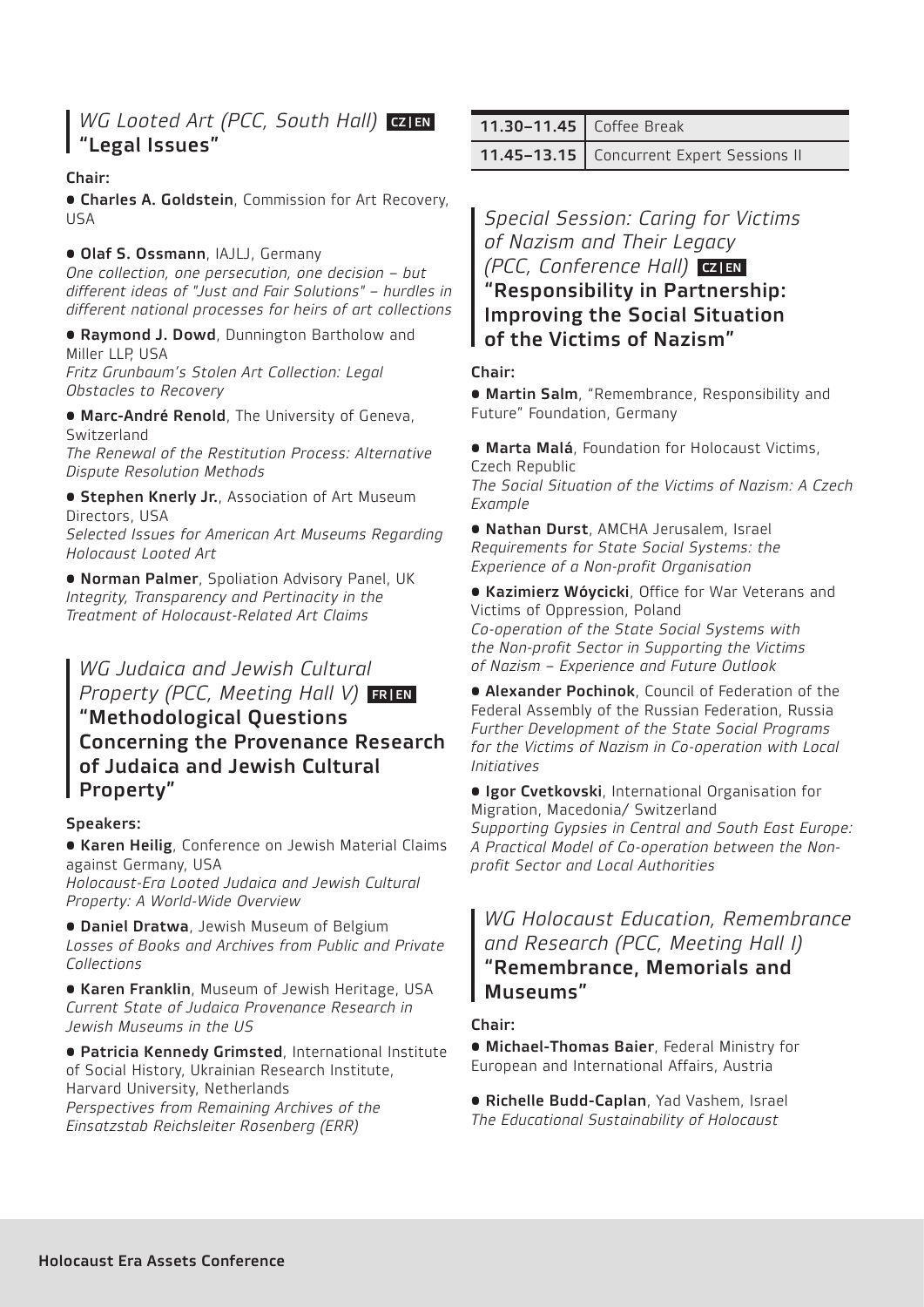### *Remembrance*

**• Thomas Lutz**, Topography of Terror Foundation, Germany

*Memorial museums and ITF*

• Sara J. Bloomfield, Director, United States Holocaust Memorial Museum, USA *The Mission and Impact of the United States Holocaust Memorial Museum*

*WG Immovable Property (Private and Communal) (PCC, Meeting Hall IV)*  "Works in Progress – Examples from Communities – Part I"

### Chair:

**• Herbert Block**, World Jewish Restitution Organization, USA

• Faina Kukliansky, Jewish Community of Lithuania, Lithuania

*The Case of Lithuania* 

**• Joseph Zissels**, Euro-Asian Jewish Congress, Ukraine *The Case of Ukraine* 

**• Alexander Necak**, Federation of Jewish Communities, Serbia *The Case of Serbia* 

• Maxim Benveniste, Organization of Juds in Bulgaria, Bulgaria *The Case of Bulgaria* 

• Marta Malá, The Foundation for Holocaust Victims, Czech Republic *The Case of the Czech Republic* 

## *WG Looted Art (PCC, South Hall)* **CZIEN** "The Search for Works of Art and Other Cultural Assets – A Business or Moral Obligation?"

#### Chair:

**• Anne Webber**, Commission for Looted Art in Europe, UK

• Nawojka Cieslinska-Lobkowicz, Freelance Art Historian and Provenance Researcher, Poland The Obligation of the State or a Hobby of the Few. The *Implementation of the Washington Principles in Poland* 

• Lucien Simmons, Sotheby's, USA

*Provenance and Private Ownership: Just and Fair Solution in the Commercial Art Market* 

• Helena Koenigsmarková, Museum of Decorative Arts, Prague, Czech Republic *The Museum of Decorative Art in Prague´s Experience with Looted Objects in its Collection and their Identification* 

• Monica Dugot, Christie's, USA *Impact of the Washington Conference Principles on Art Market Practices: Moving the Discussion Forward* 

• Felicitas Thurn, Dorotheum, Austria *Dorotheum: Provenance Research and Due Diligence in the Art Trade in Central Europe*

*WG Judaica and Jewish Cultural Property (PCC, Meeting Hall V)* FRIEN "The Distribution of Collected Judaica and Jewish Cultural Property after 1945"

#### Speakers:

• Michal Bušek, Jewish Museum, Prague,

Czech Republic *Restitution in Jewish Museum in Prague in Case of Naftali Zvi Kartagener*

• Magda Veselská, Jewish Museum, Prague, Czech Republic

*Where Did All the Pretty Old Things Come From?; The Judaica Provenance Research at the Jewish Museum in Prague*

**• Eleonora Bergman**, The Emanuel Ringelblum Jewish Historical Institute, Poland *Collection of Judaica after 1944*

13.15-14.30 | Buffet Lunch (PCC, Zoom) 14.30-16.00 | Concurrent Expert Sessions III

*Special Session: Caring for Victims of Nazism and Their Legacy (PCC, Conference Hall)* CZ | EN | FR "Legal and Social Status of Victims of Nazism and Maintenance of their Legacy"

Chair:

• Reuven Merhav, Ministry of Foreign Affairs, Israel

**• Michael Teupen, Federal Association for Providing** Information and Consultations to Victims of National Socialism, Germany

*Social and Legal Status of Victims of Nazism in Germany* 

• Alex Faiman, B'nai B'rith Europe, UK *Keeping Starvation at Bay for Holocaust Survivors and Other Victims of Nazism*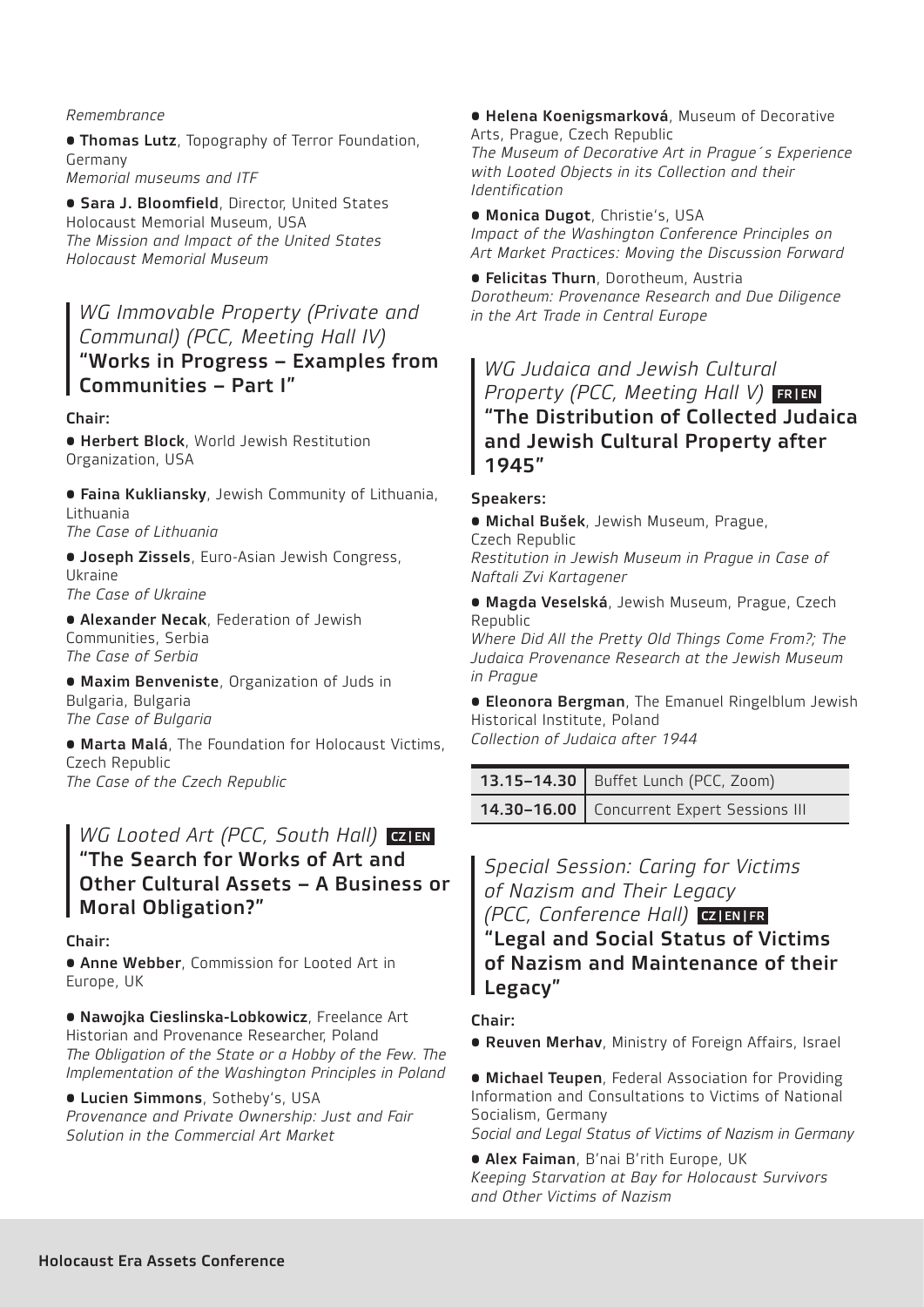• Čeněk Růžička, Committee for Compensation of the Romany Holocaust, Czech Republic *History, Perception, Memory, Social Care for Romany Survivors* 

• Esther Toporek Finder, The Generation After, Generations of the Shoah International, USA *The Second Generation of Holocaust Survivors* 

• Dagmar Lieblová, Terezín Initiative, Czech Republic *Meaning and Function of Prisoners of Nazism Organisations in Society* 

*WG Holocaust Education, Remembrance and Research (PCC, Meeting Hall I)*  "Researching the Holocaust and Access to Archives"

### Chair:

• Paul Dostert, Conseil National de la Résistance, Luxembourg

**• Steven T. Katz**, Elie Wiesel Center for Judaic Studies, USA

*Under-Researched Areas of the Holocaust* 

• Paul Shapiro, Center for Advanced Holocaust Studies, USA *Research Resources Priorities and Opportunities for the Coming Decade*

• Susanne Uslu-Pauer, Archive of Jewish Community, Vienna, Austria *Archive of the Jewish Community of Vienna* 

## *WG Immovable Property (Private and Communal) (PCC, Meeting Hall IV)* "Works in Progress – Examples from Communities" (Part II)

### Chair:

**• Tomáš Kraus**, Federation of Jewish Communities, Czech Republic

• Jehuda Evron, Holocaust Restitution Committe, USA

*The Case of Poland* 

• Dan Mariaschin, B'nai B'rith Europe, USA *The Case of Romania, Slovenia and Croatia* 

• Philip Carmel, Lo Tishkach Foundation, Belgium *Protection and Preservation of Cemeteries* 

## *WG Looted Art (PCC, South Hall)* CZIEN "Provenance Research"

## Chair:

• Charlotte van Rappard-Boon, Inspectorate for Cultural Heritage, Netherlands

**• Carla Shapreau**, University of California, Berkeley, USA *Musical Cultural Property: The Nazi Era and Post-War Provenance Challenges*

• Uwe Hartmann, Arbeitsstelle fur Provenienz Recherche, Germany *Project Related to the Promotion of Provenance Research in Germany, Taking Stock after the First Year* 

**• Jacques Lust**, Belgian Federal Science Policy, Belgium

*Provenance and World War II: Art, Research and Illusion*

**• Nancy Yeide**, National Gallery of Art, USA *Provenance Research in American Museums* 

• Sophie Lillie, Independent Scholar, Austria *The Backlash against Claimants* 

## *WG Judaica and Jewish Cultural Property (PCC, Meeting Hall V)* FRIEN "The Losses from State, Public and Private Collections after 1945"

### Chair:

• Julie-Marthe Cohen, Jewish Museum Amsterdam, **Netherlands** 

**• Inka Bertz**, Jewish Museum Berlin, Germany *Collecting for Jewish Museums Today*

• Dario Tedeschi, Governmental Commission for the recovery of the Jewish Community Library of Rome (looted in 1943), Italy

*Research Findings of Commission for General Spoliation in Italy and Research of the Library in Rome*

**• Bernhard Purin**, Jewish Museum Munich, Germany *The "Inofficial" Distribution of Jewish Ritual Objects after WW II* 

**• Dov Schidorsky**, The Hebrew University of Jerusalem, Israel

*The Hebrew University`s Book Salvaging Activities in Postwar Czechoslovakia and the Problems of Restitutions in Israel*

| 16.00-16.15   Coffee Break |                                             |
|----------------------------|---------------------------------------------|
|                            | 16.15-17.45   Concurrent Expert Sessions IV |